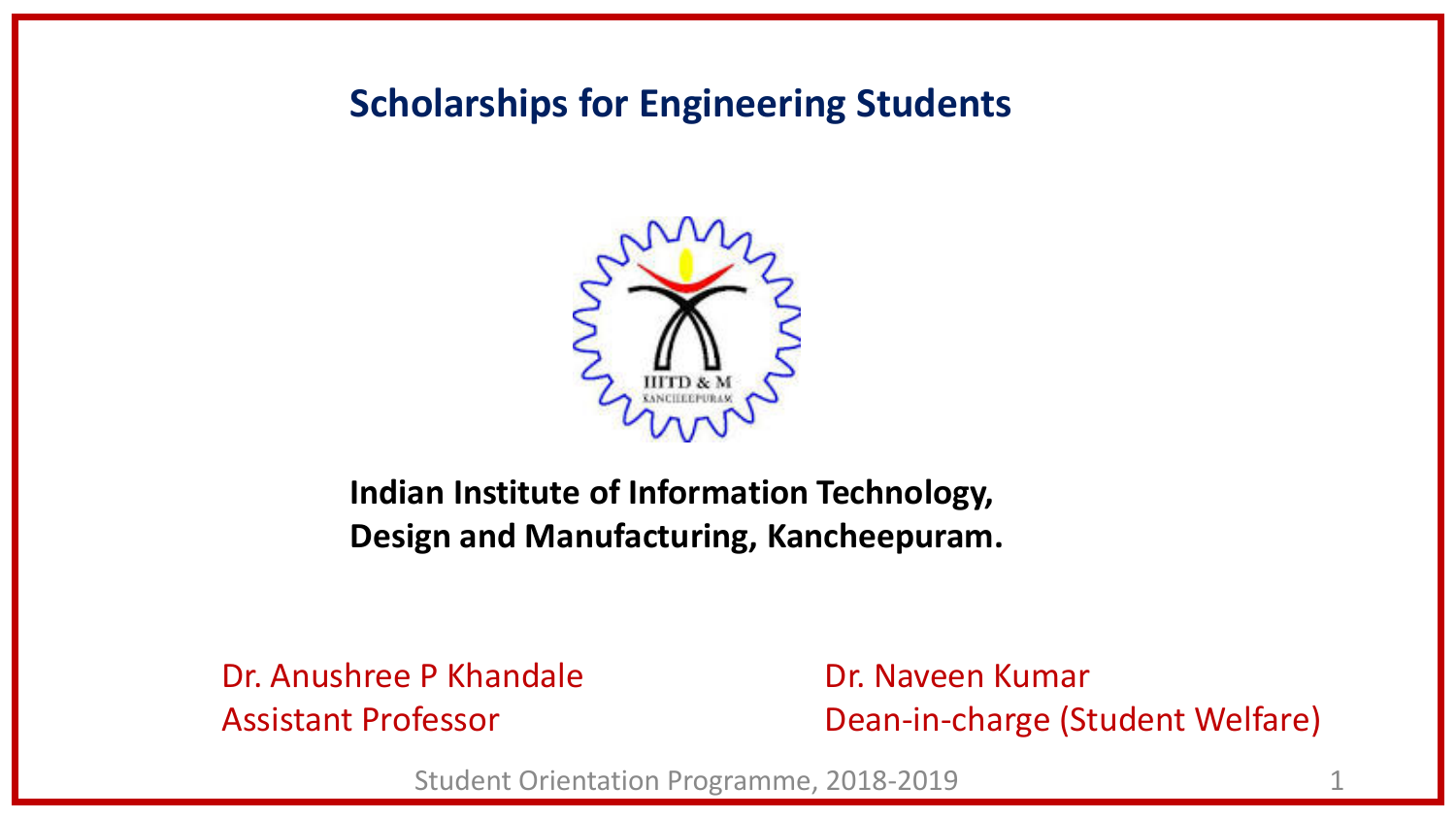- **1. "ISHAN UDAY" Special Scholarship Scheme For North Eastern Region (UGC)**. [www.scholarships.gov.in.](http://www.scholarships.gov.in/)
	- **Number of Scholarships-** 10,000 Scholarships every year.
	- Allocation of slots for each State shall be done based upon population (latest census report) of respective State.
	- **Eligibility-** Students with domicile of NER, whose parental annual income does not exceed Rs.4.5 lacs per annum from all sources.
	- Secured admission in first year of any degree course, either general degree course of technical/professional/ medical/ paramedical course
	- **Financial Assistance for Scholarship**
	- Rs.5400/- per month for general degree course and Rs.7800/- per month for technical/medical/professional/paramedical courses.
- **2. Scheme Of 'Merit Cum Means Based Scholarship' For Students Belonging To The Minority Communities (M/O Minority Affairs)**
	- **Number of Scholarships-** 60,000 scholarships every year
	- State-wise distribution of scholarship among the students belonging to minority communities.
	- **Eligibility-** Graduate level/Post Graduate level technical and professional courses from recognized institution
	- Annual income of parent or guardian of beneficiary should not exceed Rs.2.50 lacs from all sources.
	- **Financial Assistance for Scholarship** Rs. 30,000/- for hostler and Rs. 25,000/- for Day Scholar, includes maintainance allowance and course fee. . [www.scholarships.gov.in](http://www.scholarships.gov.in/).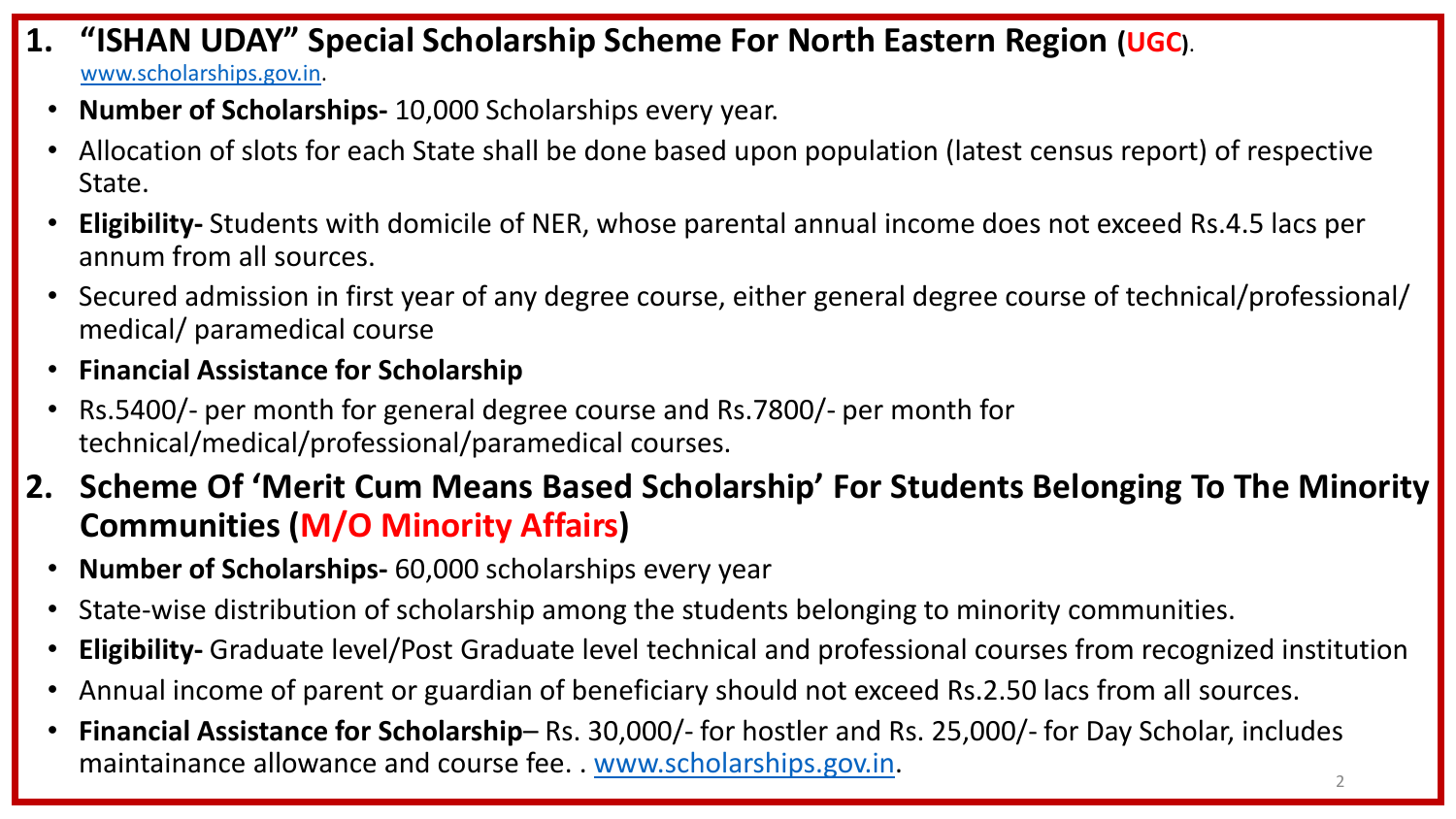### **3. Scheme Of 'Post-matric Scholarship' For Students Belonging To The Minority Communities (M/O Minority Affairs)**

### • **Number of Scholarships-**

- 30% of scholarship will be earmarked for girl students. In case sufficient number of eligible girl students are not available, then the balance earmarked scholarships may be awarded to eligible boy students.
- **Eligibility-**
- Scholarship will be awarded to students who have secured not less than 50% marks or equivalent grade in previous final examination and annual income of whose
- parents/guardian from all sources does not exceed Rs.2.00 lakh.
- **Financial Assistance for Scholarship**
- Admission and tuition fee for undergraduate, post graduate- Actual subject to maximum ceiling of Rs.3,000 p.a. for Hosteler as well as Day Scholar
- Maintenance allowance for 10 months only in an academic year (Includes expenses for study material, etc.)- Rs.570 p.m. for Hosteler and Rs.300 p.m. for Day Scholar.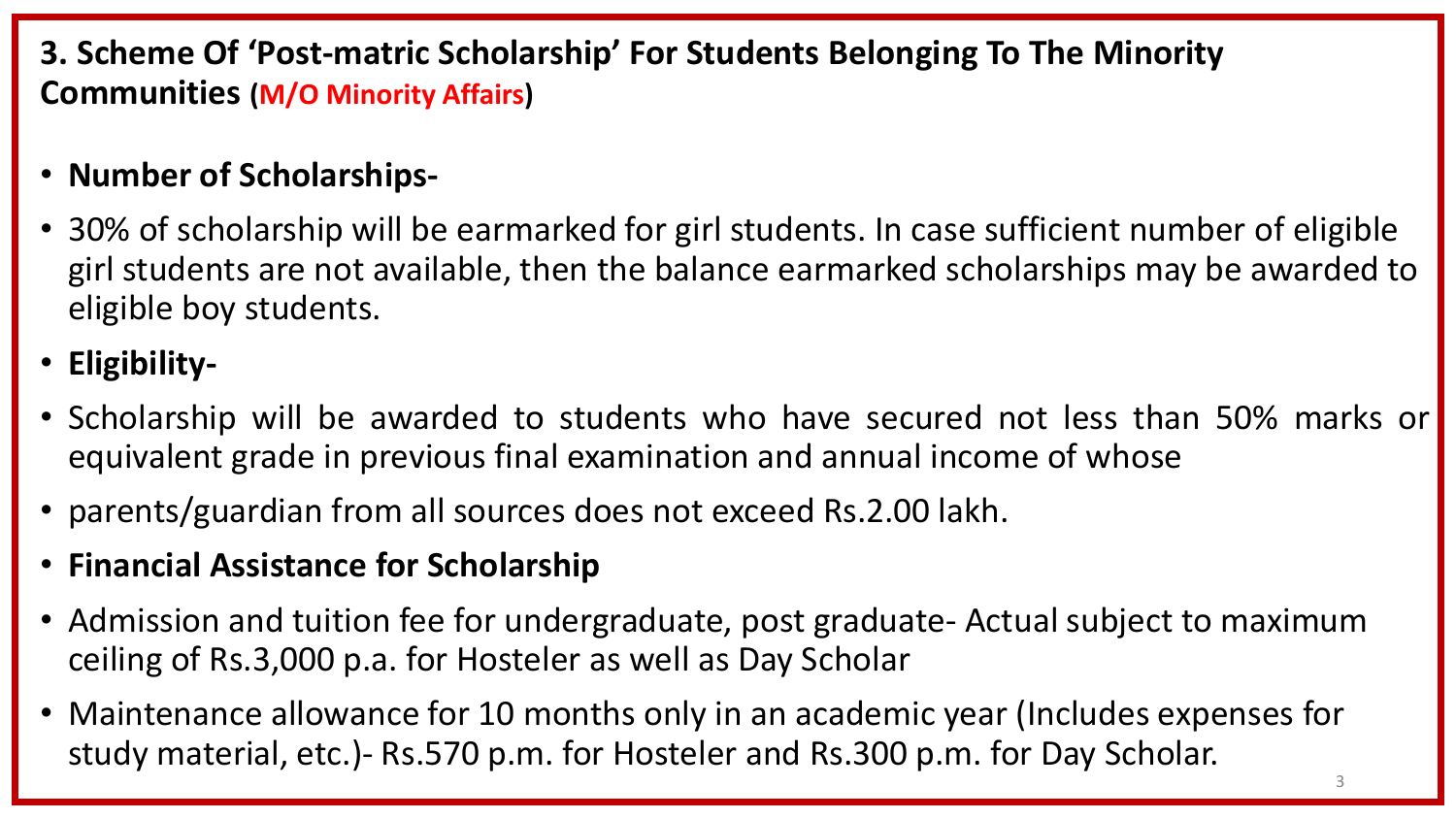- **4. Central Sector Scheme Of 'Post-matric Scholarship' For Students with Disabilities (M/o Social Justice and Empowerment, D/o Empowerment of Persons with Disabilities)**
- **Eligibility-**
	- All graduate and post graduate courses in India are covered in Post-matric Scholarship
- Students having less than 40 % disability are not eligible.
- Annual income of parents should not exceed Rs. 2 Lacs from all the sources
- **Financial Assistance for Scholarship**

The value of Post-matric Scholarship includes the following for complete duration of courses

- Maintain ace allowance Rs. 1200/-pm for Hostetler and Rs. 550/- pm for Day Scholar
- Additional Allowance- Depending on the disability of the students
- Reimbursement of compulsory non refundable fees- up to maximum ceiling of Rs. 1.5 Lacs per annum
- Book allowance- Rs. 1500/- per annum.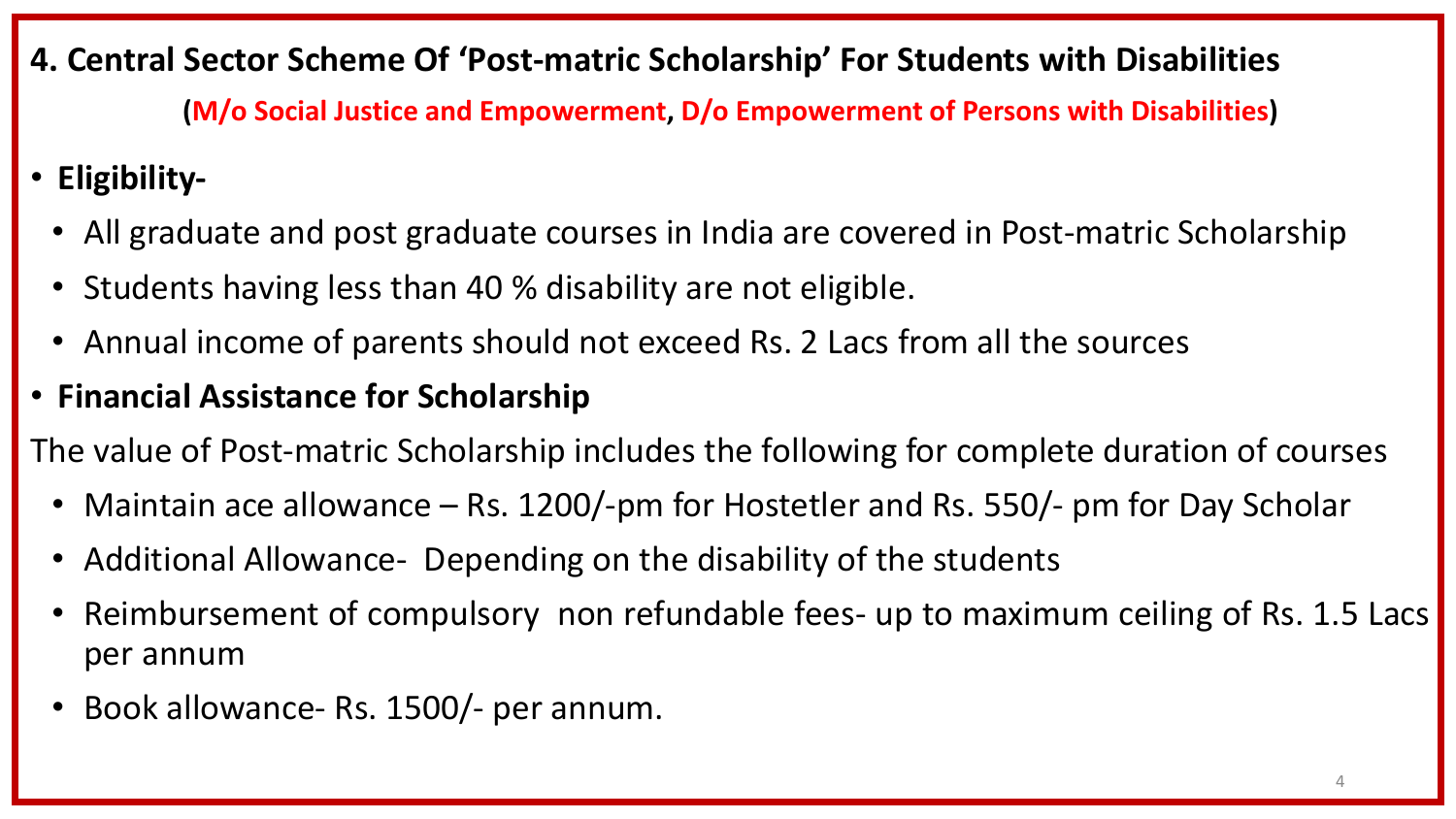### **5. Scheme of Scholarship for Top Class Education for Students with Disability (M/o Social Justice and Empowerment, D/o Empowerment of Persons with Disabilities)**

• **Eligibility-**

- All Post graduate/ Diploma courses in India are cover in Post-matric Scholarship
- Students having less than 40 % disability are not eligible.
- Annual income of parents should not exceed Rs. 6 Lacs from all the sources
- **Financial Assistance for Scholarship**
	- Maintain ace allowance Rs. 3000/-pm for Hostetler and Rs. 1500/- pm for Day Scholar
	- Additional Allowance- Depending on the disability of the students (Rs. 2000/- per month)
	- Reimbursement of tuition fees and compulsory non refundable charges payable to the Instituteupto maximum ceiling of Rs. 2.0 Lacs per annum
- Book allowance- Rs. 5000/- per annum.
- Reimbursement of expenses for purchase of computer with accessories- Rs. 30,000/- (one time grant)
- Reimbursement of expenses for purchase of Aids and assistive devices- Rs. 30,000/- (one time grant) 5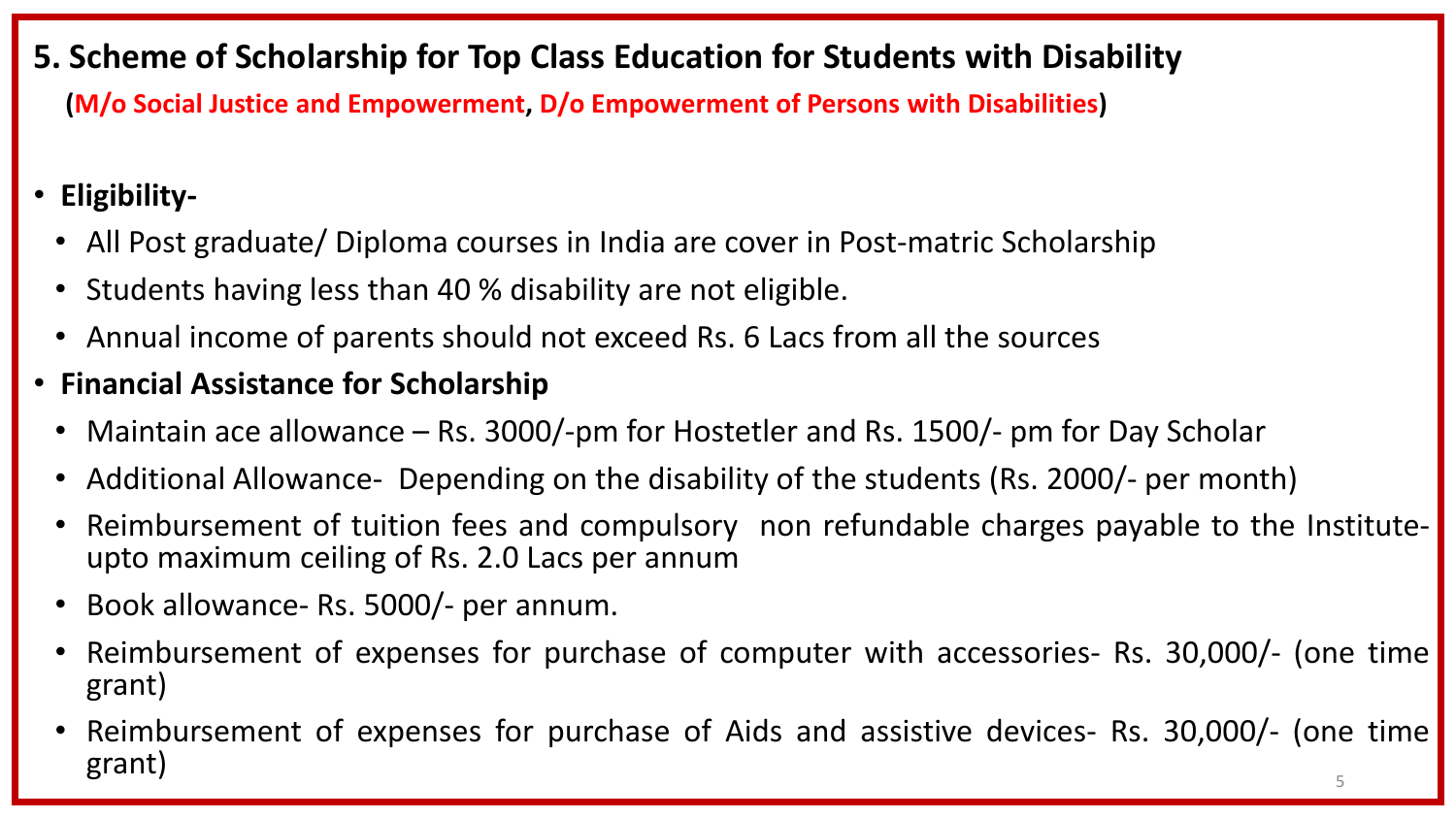## **6. Scheme of Scholarship for Top Class Education for SC Students**

**(M/o Social Justice and Empowerment)**

- **Number of Scholarships-** Indian Institute of information Technology, Design and Manufacturing, Kancheepuram - 10 Scholarships
- **Eligibility-**
- Sc Students who secured admission in the notified institution as per the norms
- The total annual income of the family from all the sources should not be more than Rs. 4.5 lacs.
- The institutions will be eligible for the scholarship under the scheme to the extent of number of scholarships allocated to the respective institutions.
- **Financial Assistance for Scholarship**
- Full tuition fee and non refundable charges
- Living expenses to the beneficiary  $\omega$ Rs. 2220 per month per student
- Books and Stationary at the rate Rs.3000 per annum
- A latest computer with UPS, Printer, multimedia limited to Rs. 45,000 per student as one time assistance during the course
- Scholarship once awarded will continue till completion of the course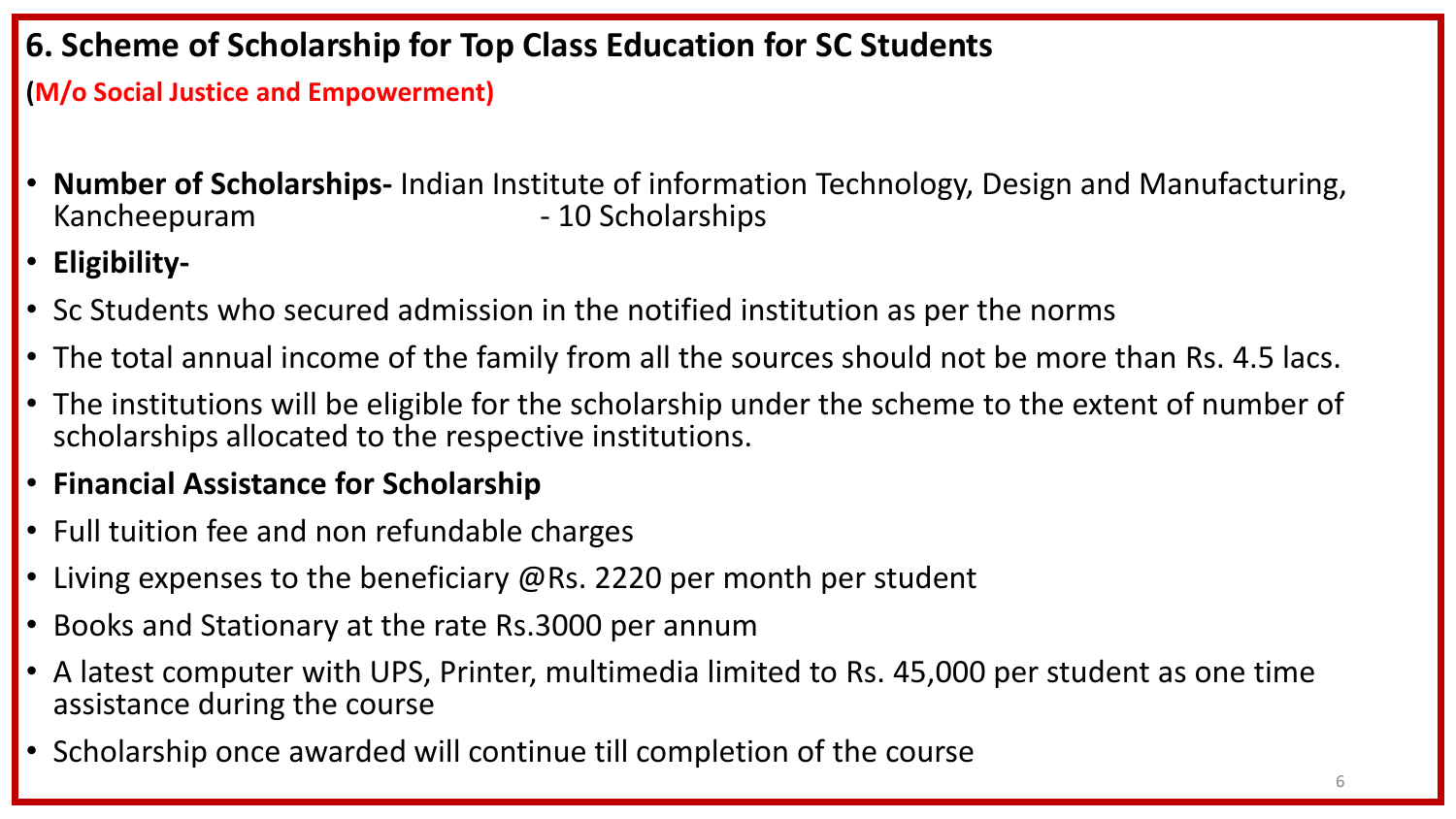- **7. Scheme for Award of Financial Assistance for Education (Scholarship) to the Children of Beedi Workers**
- **8. Scheme for Award of Financial Assistance for Education (Scholarship) to the Children of Iron Ore, Manganese Ore & Chrome Ore Mine (IOMC) Workers**
- **9. Scheme for Award of Financial Assistance for Education (Scholarship) to the Children of Limestone & Dolomite Mine (LSDM) Workers**
- **10. Scheme for Award of Financial Assistance for Education (Scholarship) to the Children of Cine Workers** (Ministry of Labour & Employment)

**Eligibility-**

- 1. Either of the parents of the students should be Beedi, Iron Ore Manganese & Chrome Ore Mines, Limestone
- & Dolomite Mines, Cine worker with at least six months service, includes Contract/Gharkhataworkers also.
- 2. Total monthly Income of the Worker's family from all sources should not exceed as under -
- **a) BeediWorkers** Rs.10,000/-pm
- **b) Mine Workers**
	- Mine workers doing manual, unskilled, highly skilled and clerical work are eligible for availing all facilities under different welfare schemes of Labour Welfare Organization irrespective of wages paid to them.
	- The persons employed in supervisory and managerial capacity are eligible for availing the facilities under different welfare schemes subject to the wage limit of **Rs.10,000/- per month**. <sup>7</sup>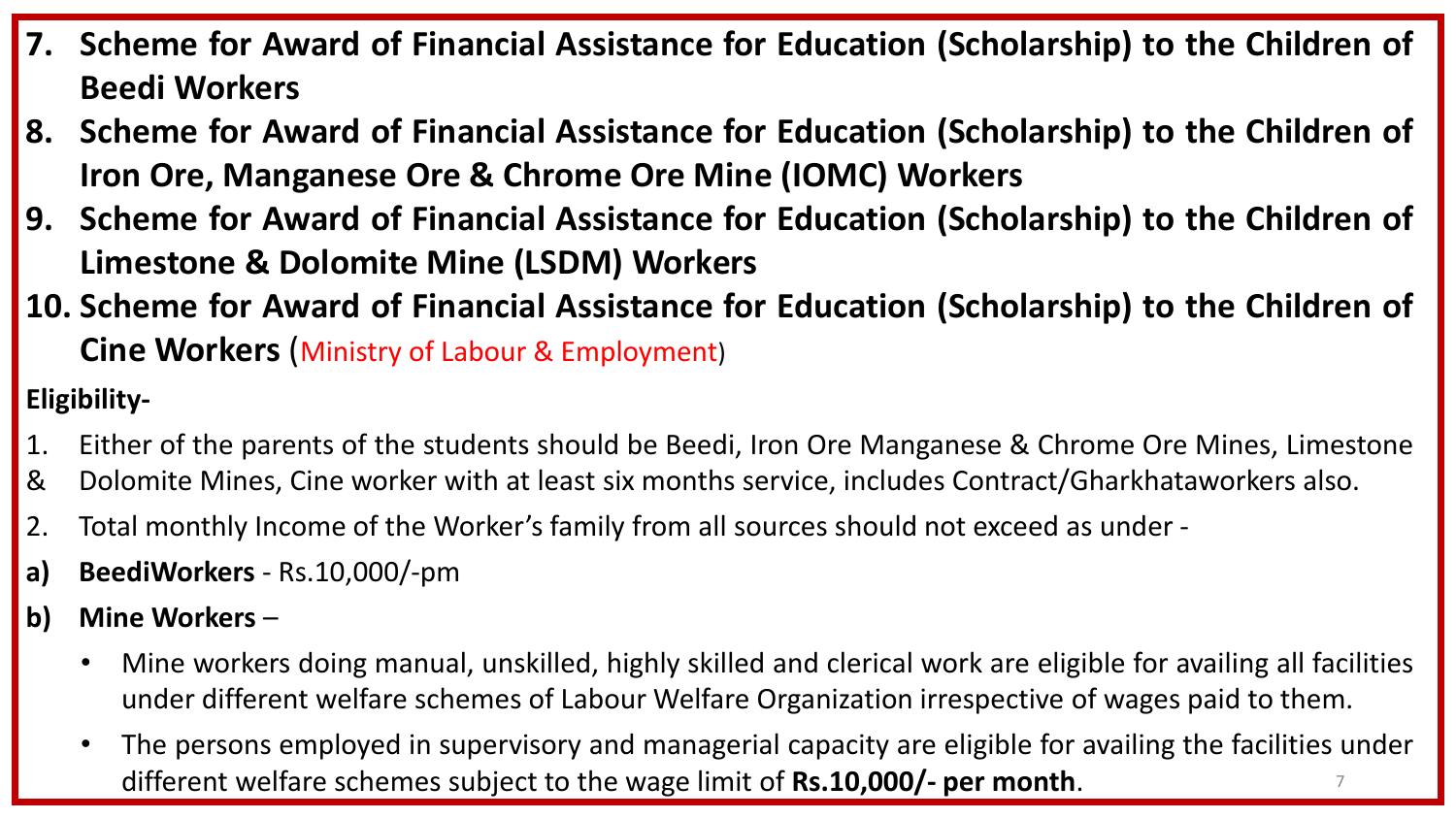- c) **Cine workers** "An amount not exceeding Rs.8,000/- per month where such amount is paid monthly or an amount not exceeding Rs.1,00,000/- where it is paid by way of lump sum or instalments; as remuneration of a cine worker for the purpose of this Act."
- The Applicant must have passed the last qualifying examination in first attempt.
- More than one children of the same worker also should furnish separate bank account number
- The Scholars pursuing studies through Correspondence are not eligible.
- Candidates for the award of scholarships should have taken regular admission for studies at recognized institutions in India in any course of general or technical education, including medical, engineering and agricultural studies.
- The Educational Institute must be Government/Government Recognized Institute.

**Financial Assistance for Scholarship -** Rs. 15,000 for girls and Rs. 15,000 for boys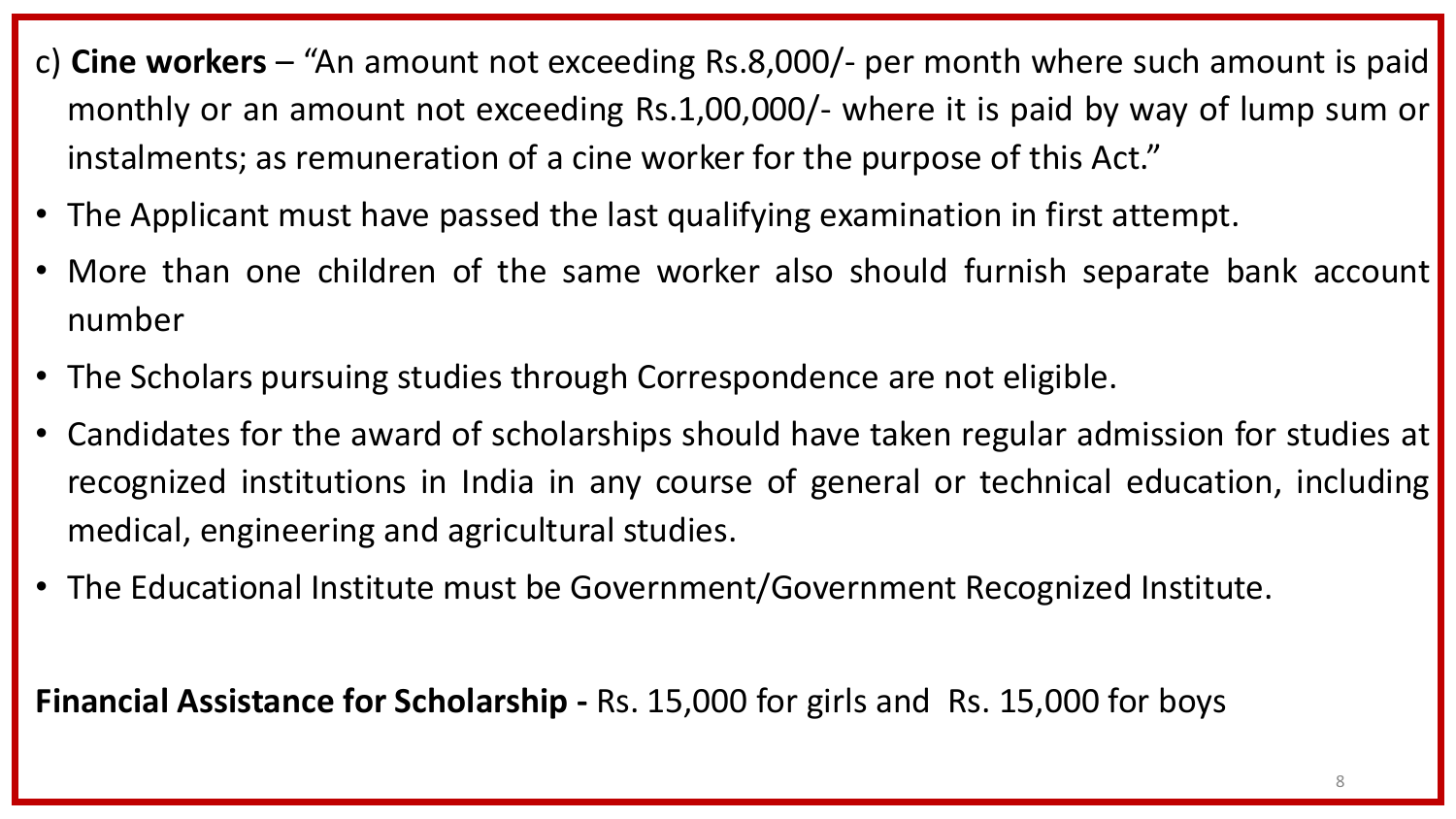# **11. "National Scholarship for Higher Education of ST students** (M/O Tribal Affairs) **Number of Scholarships-**The total number of fresh Scholarship each year is 1000. **Eligibility-**

- ST students who have secured admission in the notified Institutions according to the norms prescribed by the respective Institutions will be eligible for the scholarship under the scheme.
- The student will be eligible to join only the list of Institution identified by Ministry.
- The total family income of the candidate to be eligible for this scholarship from all sources should not exceed Rs.6.0 lakh per annum.
- The scholarship shall be payable once the student has secured admission and started attending the classes.
- The scholarship awarded, will continue till the completion of the course, subject to satisfactory performance of the student.

#### **There is no State/University wise ceiling on number of slots.**

#### **Financial Assistance for Scholarship-**

- Tuition Fees- Rs. 2.5 Lacs per annum
- Books/Stationary- Rs. 3000 per annum
- Living expenses Rs. 2200 per month
- Computer Accessories Rs.  $45,000/$  one time assistance.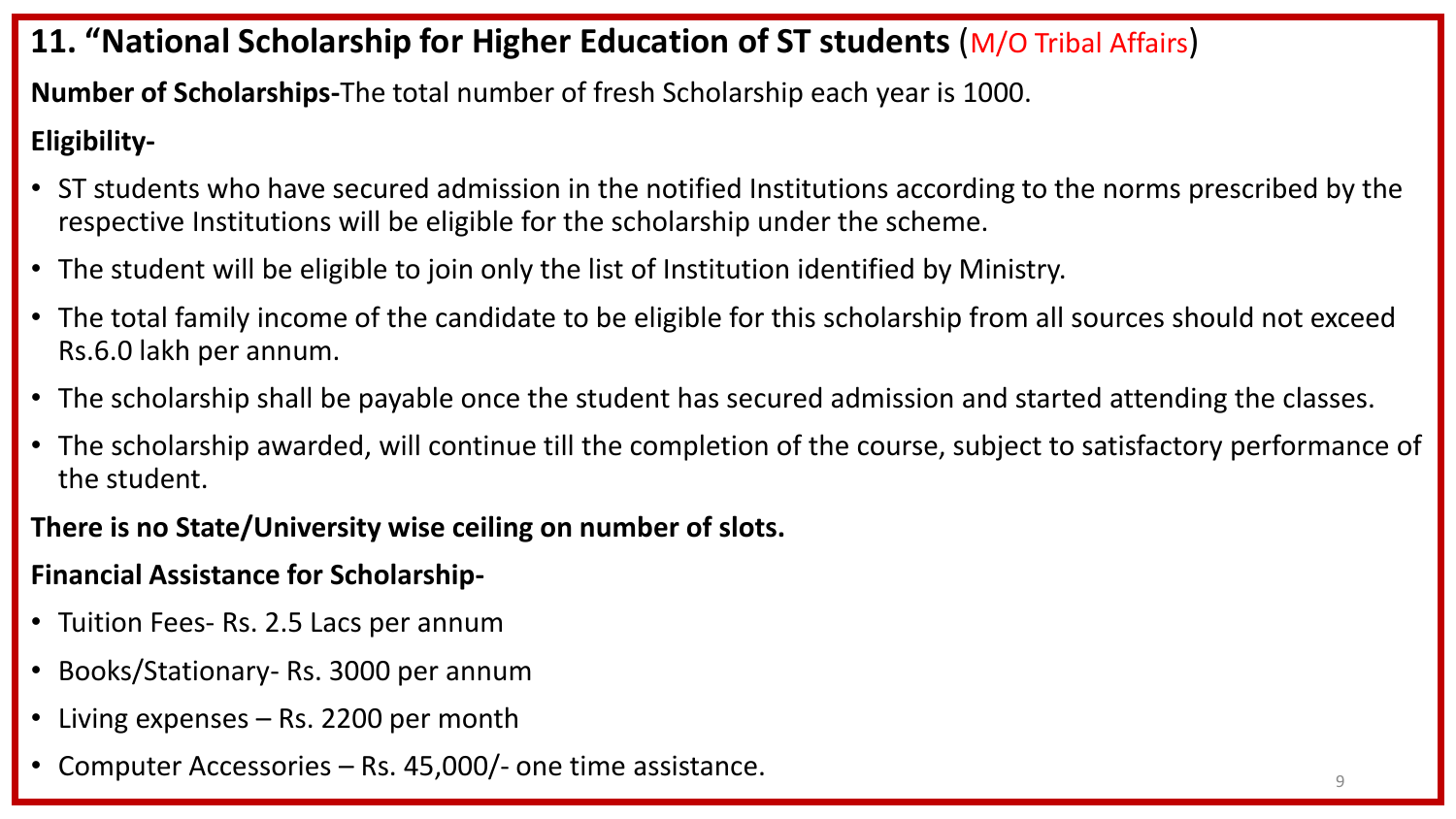#### **12. Prime Minister's Scholarship Scheme for Central Armed Police Forces & Assam Rifles (WARB, M/O Home Affairs)**

#### **Number of Scholarship**

• Total 2000 of Scholarship equally sanctioned for both girls & boys

### **Eligibility**

- Wards/widows of deceased CAPFs & AR personnel died in harness/election duty, wards of personnel disabled due to causes attributable to Government service and Wards of Ex-CAPFs & AR personnel in receipt of Gallantry Awards.
- Wards/widows of retired and serving CAPFs & AR Personnel. (Personnel below Officer Rank) III) Pursuing first professional degree programme in the field of Engineering, Medicine, Dental, Veterinary, BBA, BCA, B. Pharma, B.SC (Nursing, Agriculture, etc.), MBA and MCA etc.
- Having minimum 60% marks in Minimum Entry Qualification (MEQ) i.e. 10+2/Diploma/Graduation or equivalent in case of new applicant. Or For applicants applying under renewal category, it is mandatory to pass the each subsequent academic year of the professional courses being pursued by them with minimum 50% marks.
- A grace period of one year only for cases, where there is a delay on part of candidate for submission of application for renewal of scholarship may be entertained.

#### **Duration of Scholarship**

- Upto five years (depending upon the duration of the course being pursued by the applicant and as approved by the respective regulatory body).
- **Amount of Scholarship** I. Rs. 2250/-per month for girls. II. Rs. 2000/- per month for boys

To be paid annually after selection. @ Rs 27000/- to each girl & Rs 24000/- to each boy  $_{10}$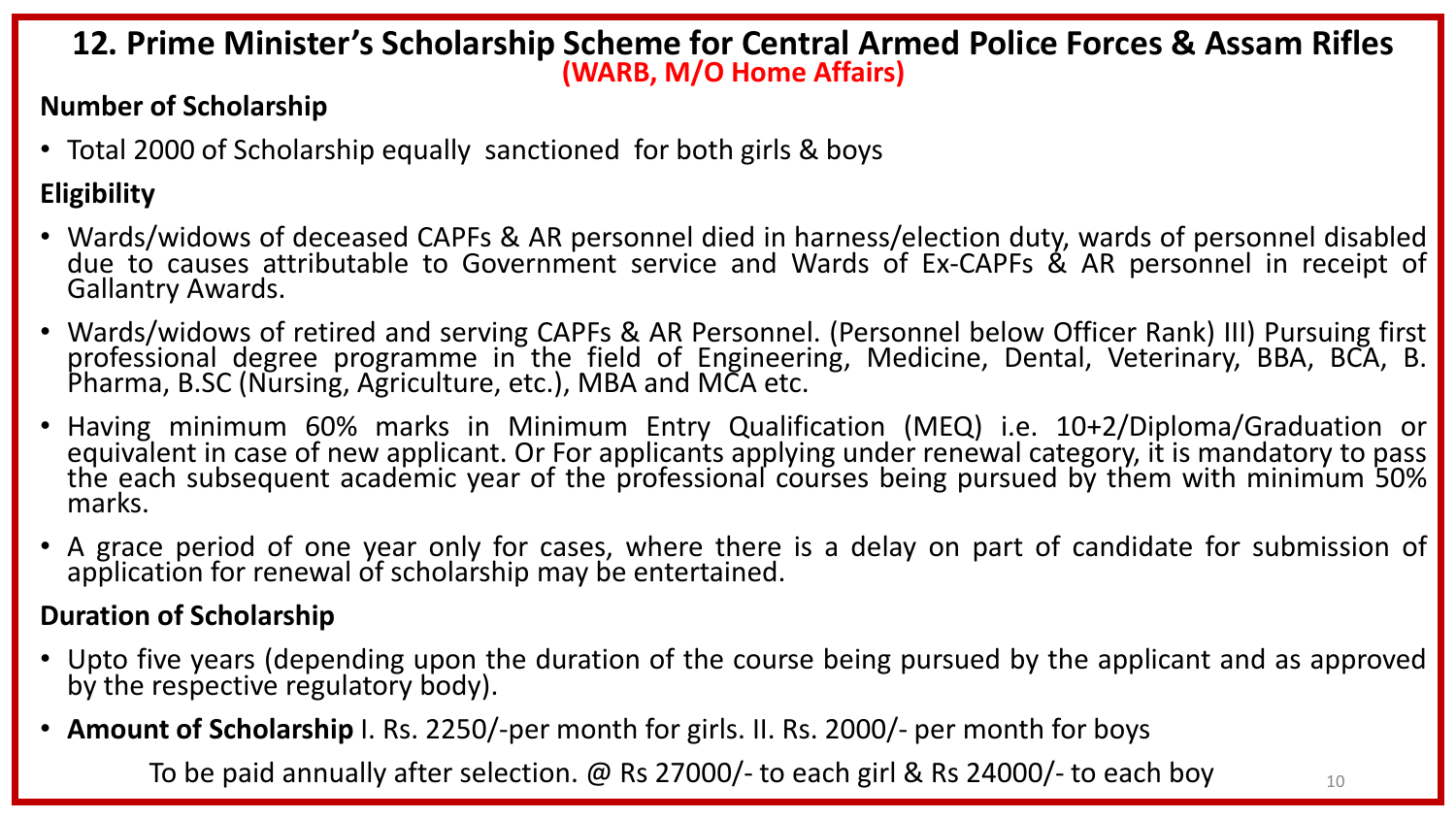### **13. PRIME MINISTER'S SCHOLARSHIP SCHEME for RPF (Ministry Of Railways)**

To encourage higher technical and professional education for the dependent wards of Ex/Serving RPF/RPSF personnel and widows (below the Rank of Gazetted officer)

## **Number of Scholarships**

- A total number of 150 students.
- Half of the scholarships are reserved for female candidates

## **Eligibility**

- Students should have secured 60% and above in Minimum Educational Qualification (MEQ) i.e. 12th Std., Diploma/Graduation.
- The scholarship is admissible for only two wards per family and should be ensured by the beneficiaries as well as by the concerned zonal railways/RPSF.

**Duration of the scholarship** : One to five years as per duration of course.

#### • **Amount of scholarship**

- (i) 2000/- per month for male students (ii) 2250/- per month for female students
- The payment of scholarship will be granted after approval of the DG/RPF as per order of merit in each year.

### **14. CENTRAL SECTOR SCHEME OF SCHOLARSHIPS FOR COLLEGE AND UNIVERSITY STUDENTS** (Department of Higher Education)  $11$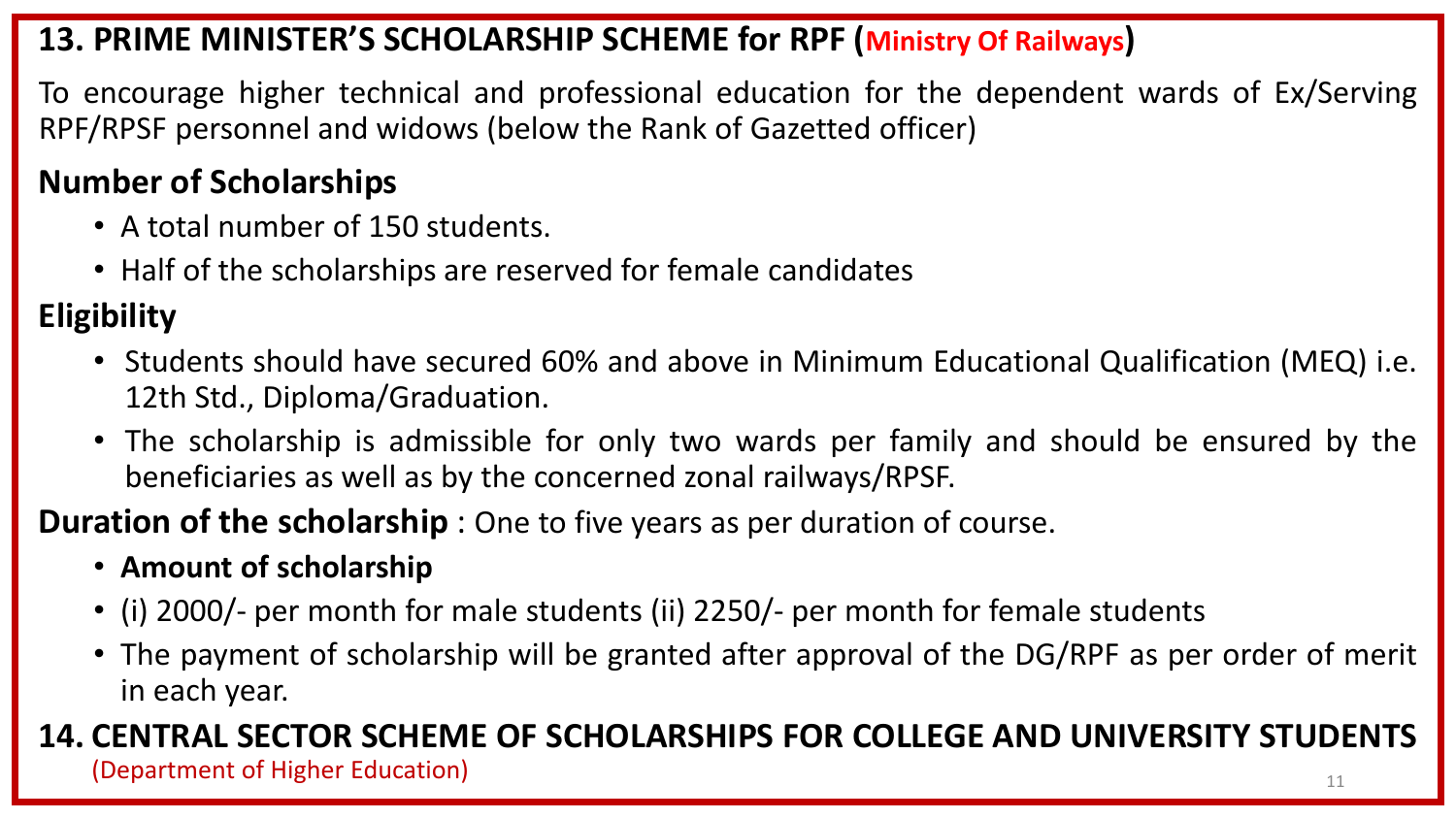### **STATE SCHOLARSHIPS (**https://scholarships.gov.in**)**

- **1. Post Matric Scholarship (PMS) For OBC Students-Bihar**
- **2. Post Matric Scholarship (PMS) For SC Students-Bihar**
- **3. Post Matric Scholarship (PMS) For ST Students-Bihar**
- **4. Post-Matric Scholarship for OBC Students-Uttarakhand**
- **5. Post-Matric Scholarship for SC Students-Uttarakhand**
- **6. Post-Matric Scholarship for ST Students-Uttarakhand**
- **7. Post-Matric Scholarship for OBC Students-Tripura**
- **8. Post-Matric Scholarship for SC Students-Tripura**
- **9. Post-Matric Scholarship for ST Students-Tripura**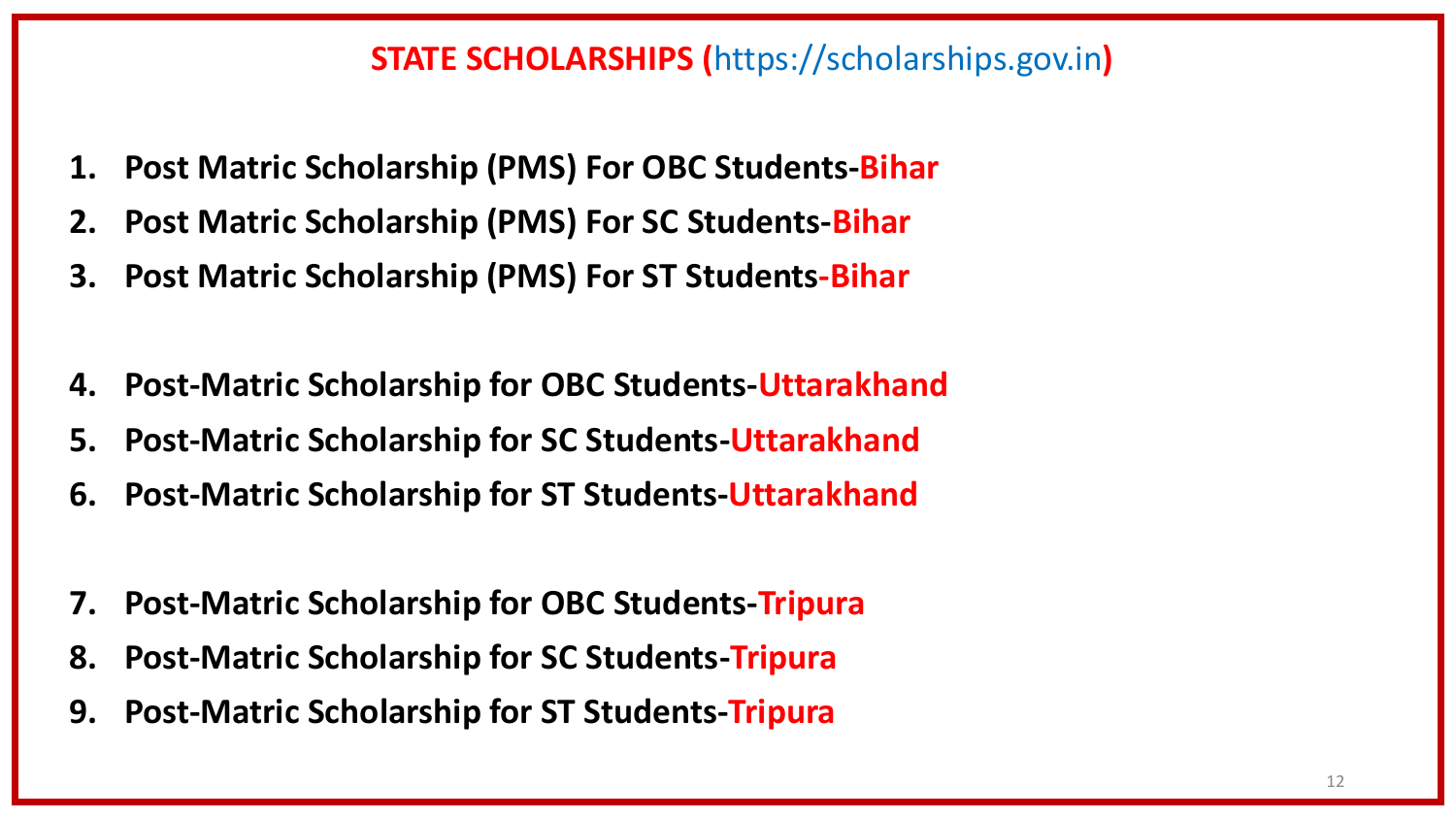### **10. Dr. B.R. AMBEDKAR POST MATRIC SCHOLARSHIP FOR ECONOMICALLY BACKWARD CLASSES (EBC) – TRIPURA** (https://scholarships.gov.in)

## **Eligibility**

- No Marks bar
- Parents/Gradians income from all the sources should not exceed Rs. 1 lac per annum.

## **Amount of Fellowship**

• Rs. 510 per month for hosteler and Rs. 335 per month for Day Scholar.

## **11. NEC Merit Scholarship – Tripura**

## **Eligibility**

- Minimum 70 % mark for General and 60% for Sc and ST category.
- Income of parents should exceed Rs. 4.5 Lac per annum.

### **Amount of Scholarship**

• Rs. 22,000/- per annum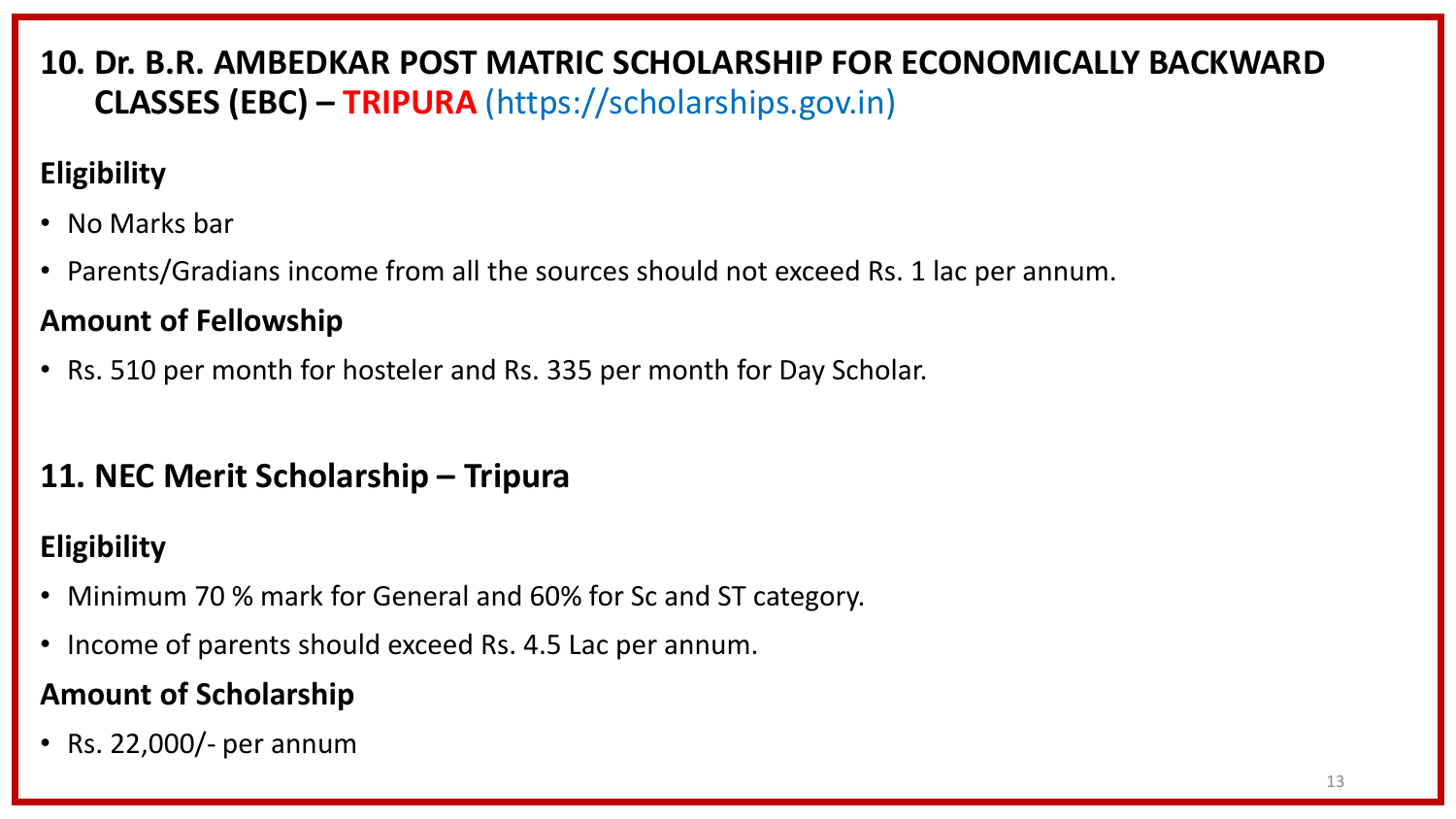- **12. Post Matric Scholarship (PMS) For OBC Students-Madhya Pradesh**
- **13. Post Matric Scholarship (PMS) For SC Students-Madhya Pradesh**

http://scholarshipportal.mp.nic.in

# **Eligibility**

- Parents/Gradians income from all the sources should not exceed Rs. 1 lac per annum.
- Benefit of scholarship depends on annual income of the student's family, institution, course, course fees, fees capping etc

## **14. Post Matric Scholarship (PMS) For ST Students-Madhya Pradesh**

## **Eligibility**

All students whose annual income is up to Rs. 2,50,000 will be eligible for 100% scholarship, and students whose family's annual income is upto Rs. 250001-600000 will be eligible for 50% scholarship..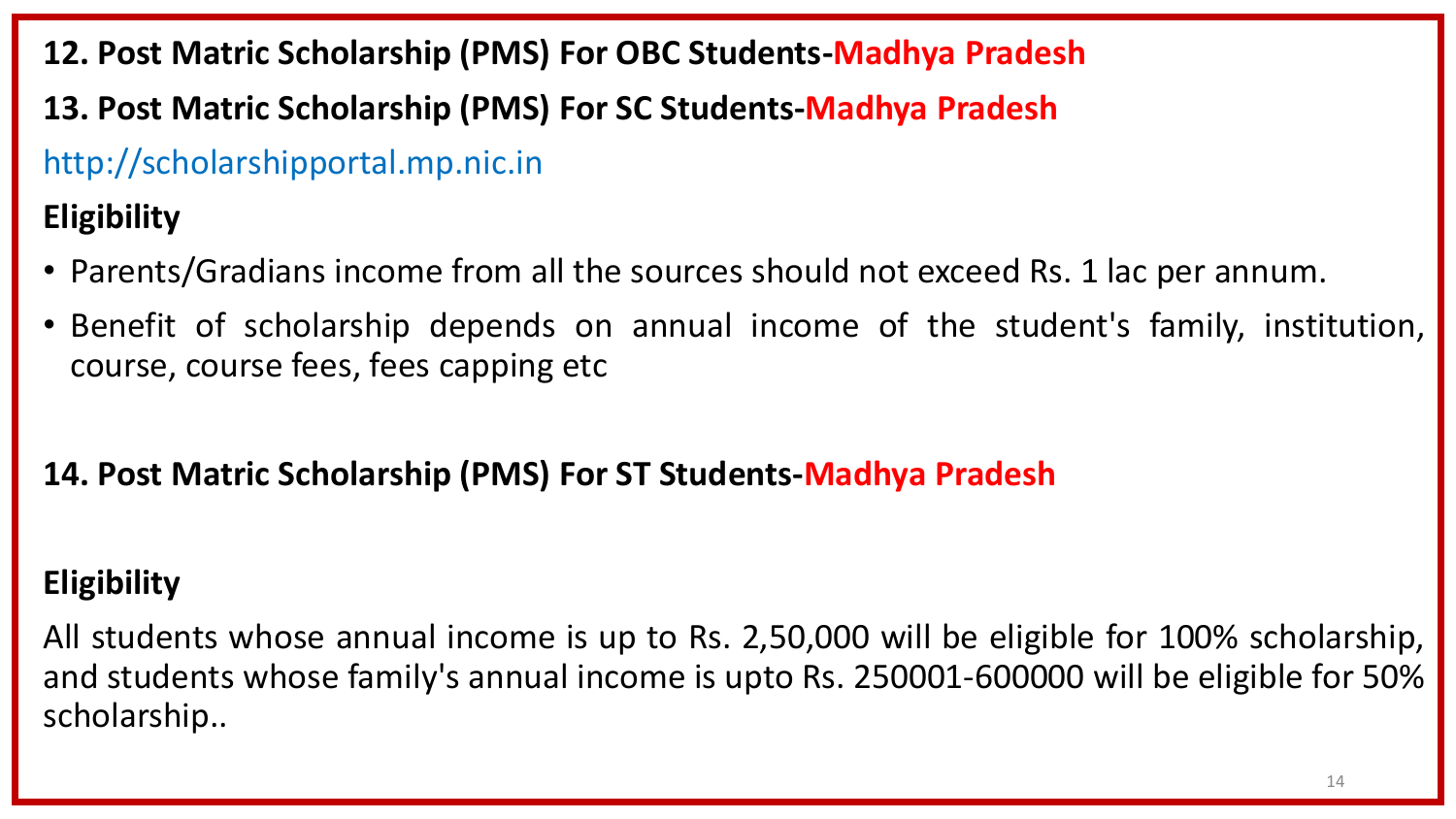# **15. CHIEF MINISTER MEDHAVI VIDYARTHI YOJANA (Madhya Pradesh) Eligibility**

- Students must be resident of Madhya Pradesh
- Parent's annual income should be Less than Rs. 6 lacs.
- In the 12th examination conducted by the Secondary Education Board, 75% or more marks or CBSE / ICSE Have received 85% or more marks in the 12th examination.

## **Benefits**

- Students who secured rank under 50,000 AIR in JEE Mains Examination and got admitted to the government institution will be eligible to get **full institution fee**.
- **16. Awas Sahayta (SC Category) (Department Awas Sahayta (SC Category)) (Madhya Pradesh)**
- **17. Awas Sahayta (ST Category) (Department Awas Sahayta (ST Category)) (Madhya Pradesh)**

## **Eligibility**

- Students can apply to after successfully applied for Post matric Scholarships in the respective category.
- Students who are residing on rent for study.

**Benefits-** Housing allowance according to the rules at the rate of Rs. 1000-2000 per month.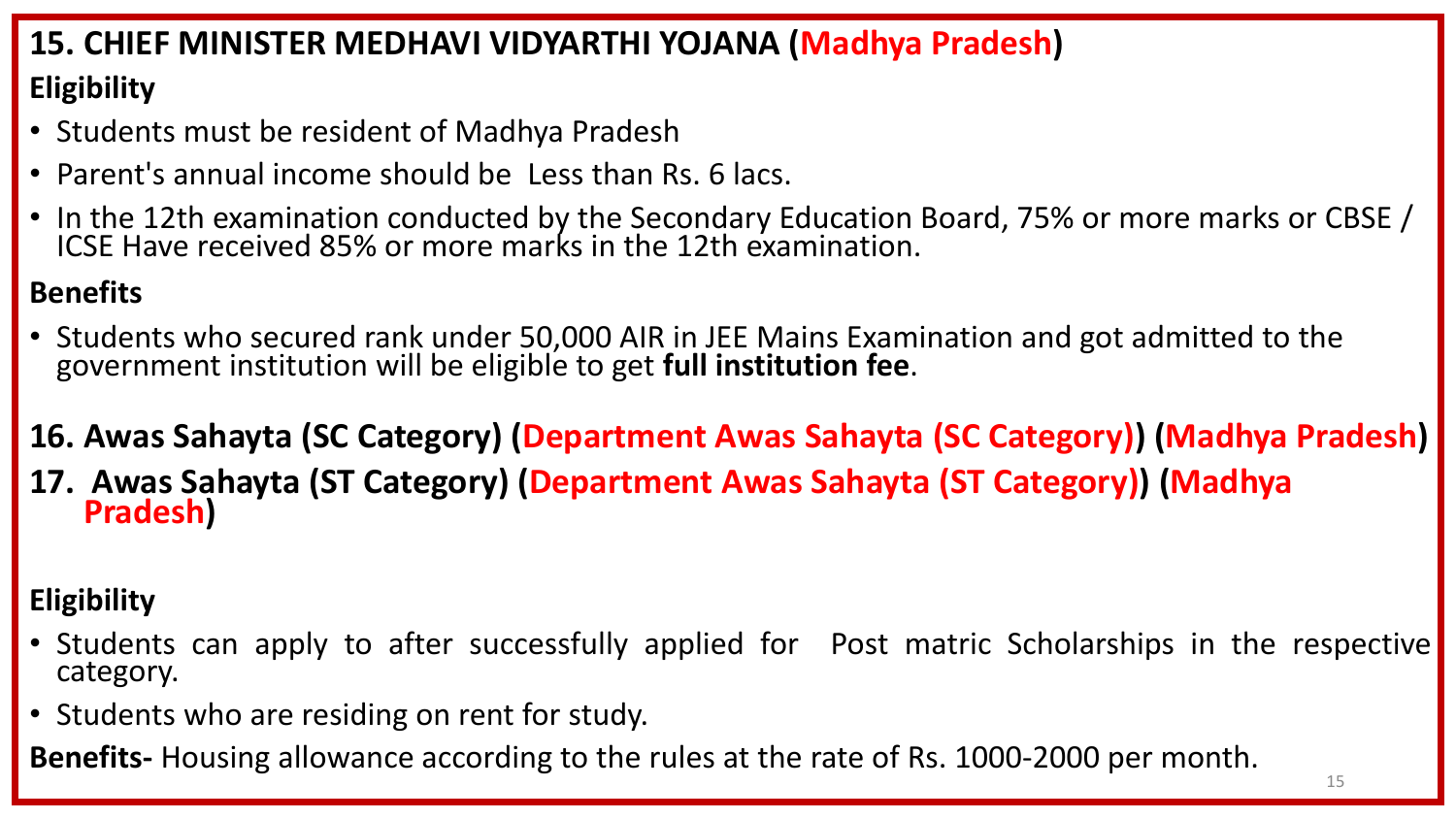- **18. Gaon Ki Beti (Department Higher Education)- Madhya Pradesh**
- **19. Vikramaditya Yojana (Department Higher Education)- Madhya Pradesh**
- **20. Pratibha Kiran (Department Higher Education)- Madhya Pradesh**  [http://scholarshipportal.mp.nic.in](http://scholarshipportal.mp.nic.in/)
- **21. Government of Chhattisgarh State Scholarship Portal-**http://www.mpsc.mp.nic.in
- **22. Uttar Pradesh Scholarship Portal-** <http://scholarship.up.nic.in/>
- **23. Scheme for Award of Stipend to the schedule tribe students of Arunachal Pradesh**
- **24. Government of Maharashtra Scholarship for the Minority Communities Students Pursuing Technical and Professional Education-** http://www.dtemaharashtra.gov.in **Eligibility**

Economically weaker and meritorious candidates belonging to Muslim, Sikh, Buddhist, Christian, Parsi, Jain and Jews minority communities.

### **Amount of Scholarship**

Maximum Amount of Rs.25,000/- per annum. 16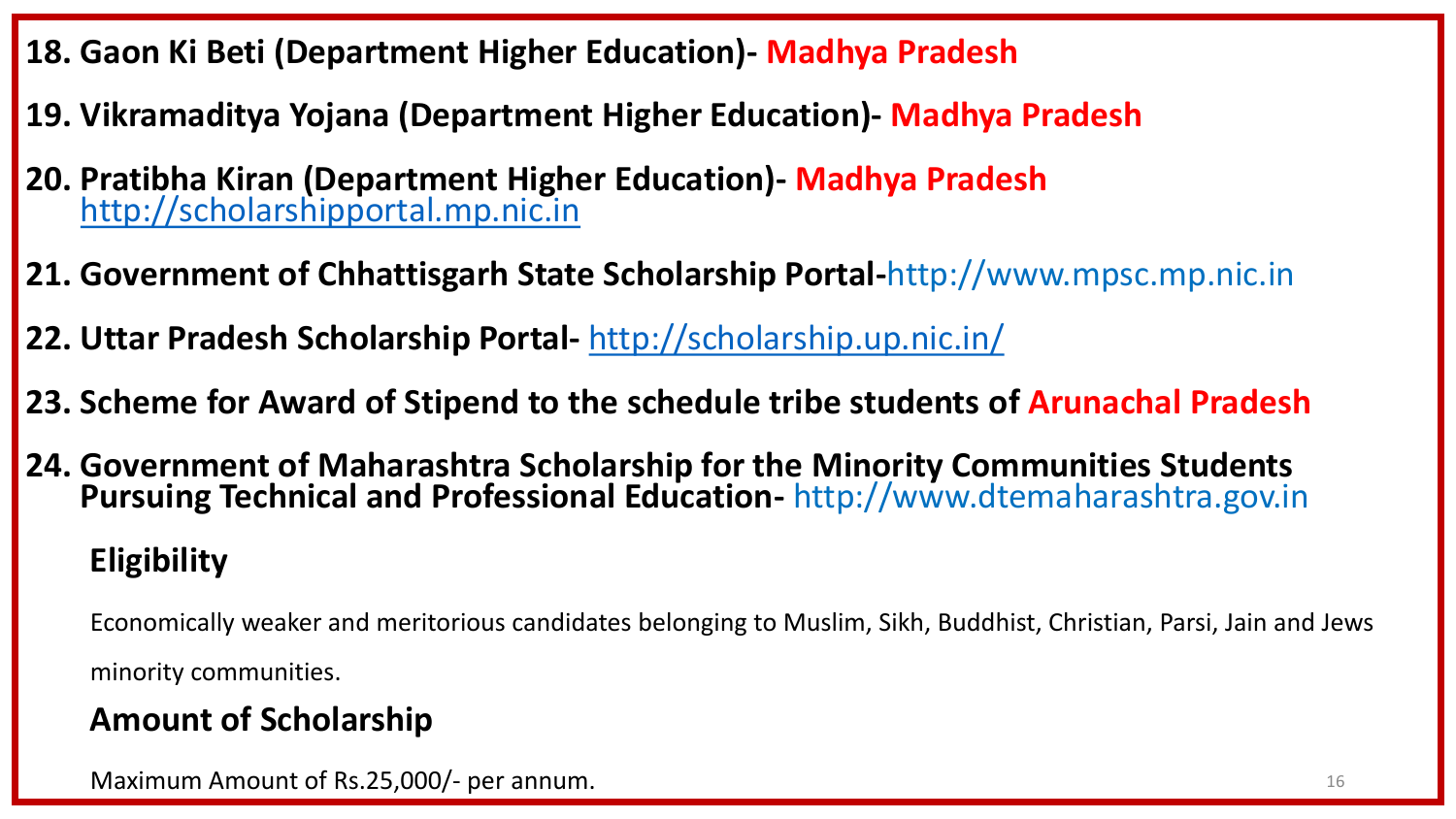**25. AAM AADMI BIMA YOJNA SCHOLARSHIP FOR ANDHRA PRADESH**

**26. FREE EDUCATION FOR SPORTS MEDAL WINNERS- UGC-MHRD**

**27. PRAGATI SCHOLARSHIP SCHEME FOR GIRLS (DEGREE) FOR TECHNICAL EDUCATION-AICTE**

**28. SAKSHAM SCHOLARSHIP SCHEME FOR DIFFERENLY ABLED STUDENTS (DEGREE) FOR TECHNICAL EDUCATION-AICTE**

**29. POST MATRIC SCHOLARSHIP (PMS) FOR ST STUDENTS-KARNATAKA**

**30. UMBRELLA SCHEME FOR EDUCATION OF ST CHILDREN - POST-MATRIC SCHOLARSHIP (PMS) FOR ST STUDENTS – MEGHALAYA**

**31. POST MATRIC SCHOLARSHIP(PMS) FOR ST STUDENTS-ANDHRA PRADESH**

**32. SCHEME FOR AWARD OF STIPEND TO THE SCHEDULE TRIBE STUDENTS OF ARUNACHAL PRADESH**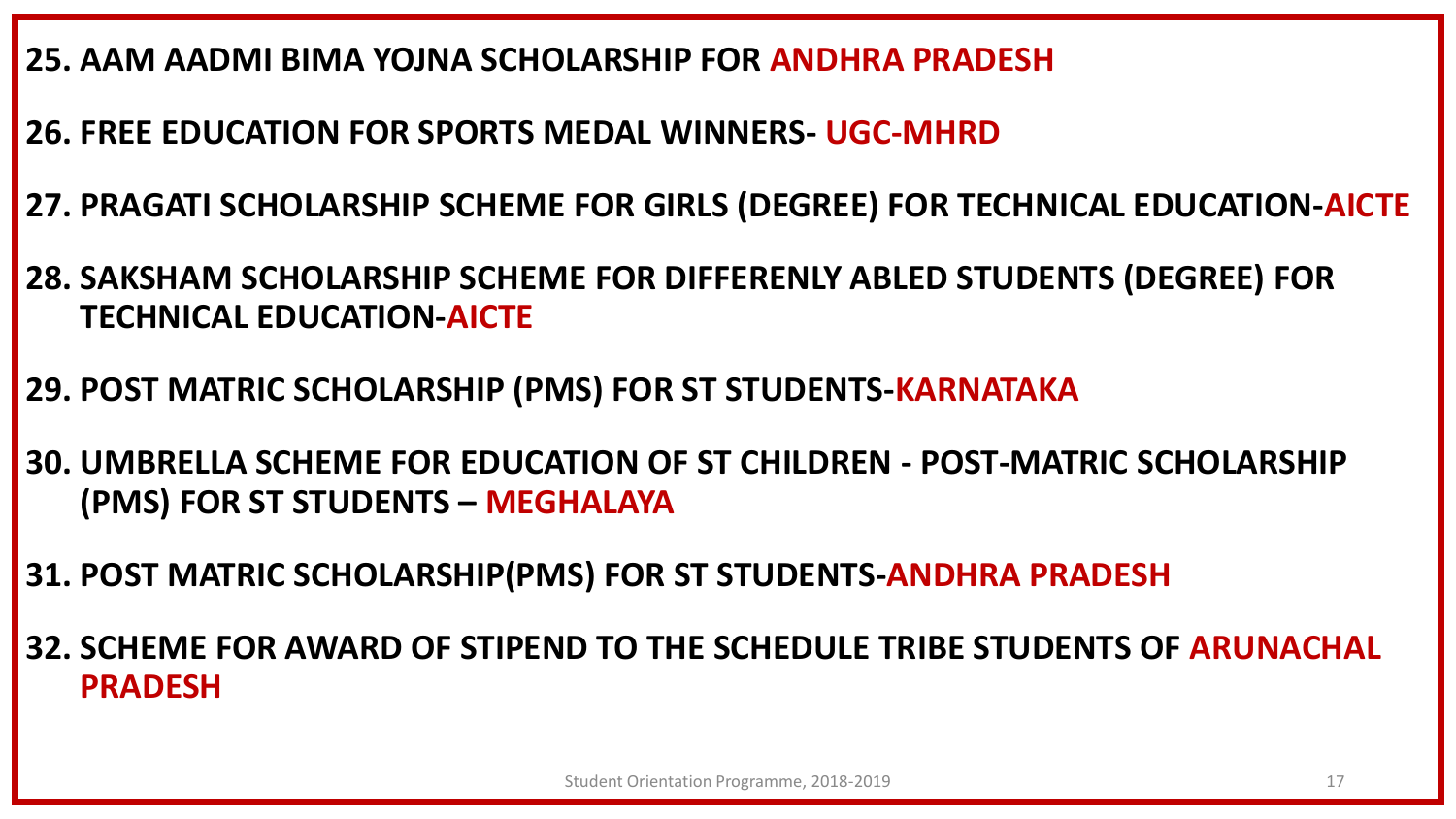## **PRIVATE SCHOLARSHIPS**

# **1. O. P. JINDAL ENGINEERING & MANAGEMENT SCHOLARSHIPS Eligibility**

• First three Toppers of 2nd, 3rd and 4th year based on the academic performance in the previous years (CGPA) of the following streams are eligible:

Civil Engineering Electrical Engineering Mechanical Engineering Metallurgical Engineering

• Every year, 100 students from 40 premier engineering and management institutions are awarded.

## **Amount of scholarship**

• INR 80,000 for each Engineering Students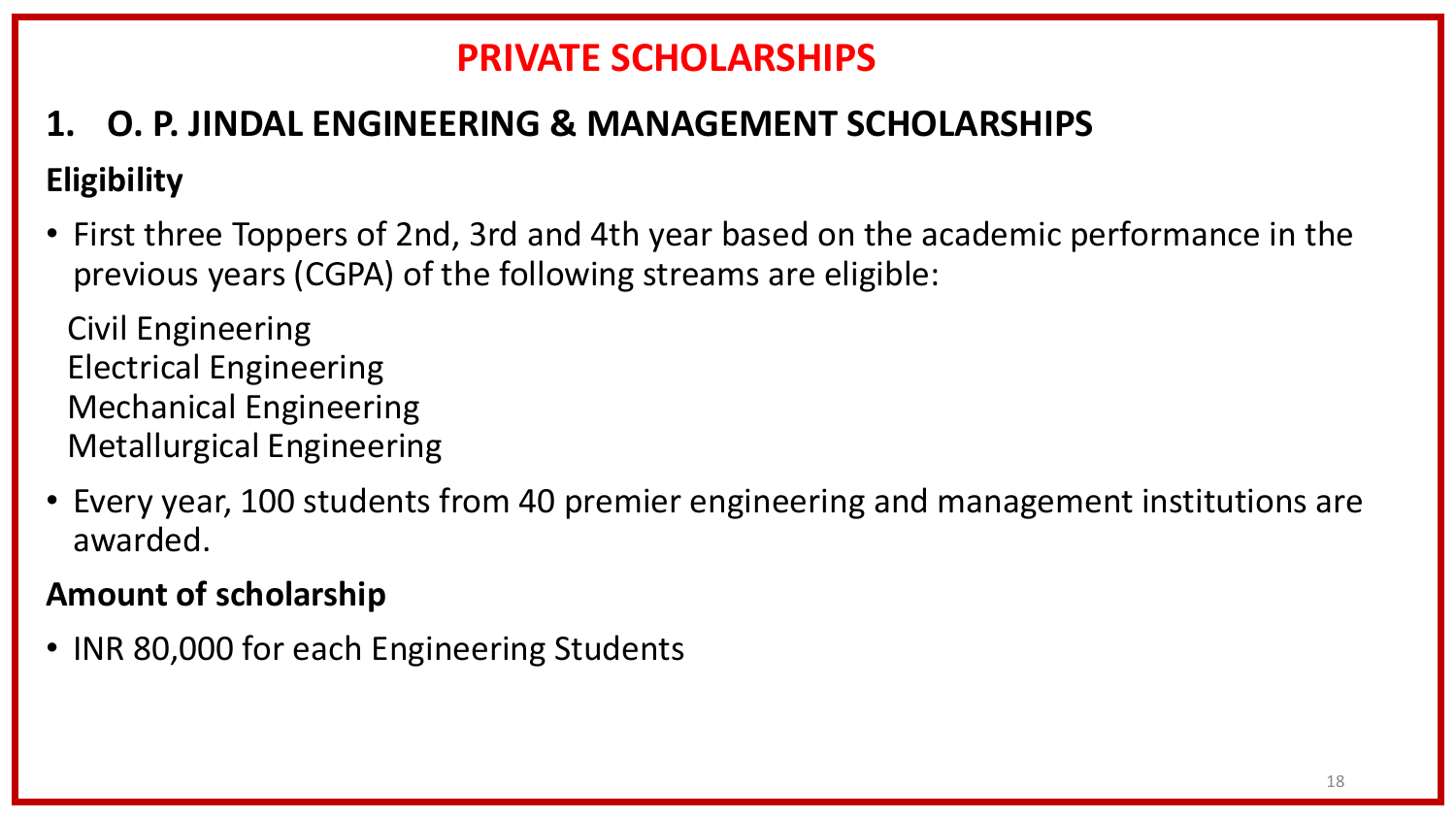## **2. FOUNDATION FOR EXCELLENCE (FFE) SCHOLARSHIP FOR HIGHER EDUCATION**

(https://ffe.org/site/scholars/)

## **Eligibility**

- The applicants should have passed their Higher Secondary/Pre-University/Intermediate/ CBSE/ISC or equivalent board qualifying examination not earlier than 2016.
- The applicants should have scored not less than 70% marks in the qualifying examination.
- The applicants' admissions to their professional degree courses/institutions should be on the basis of the open/general merit rank awarded to them at the state or national level entrance tests or through a counselling process conducted at the state level.
- Parental income from all the sources should not exceed Rs. 1.8 Lacs.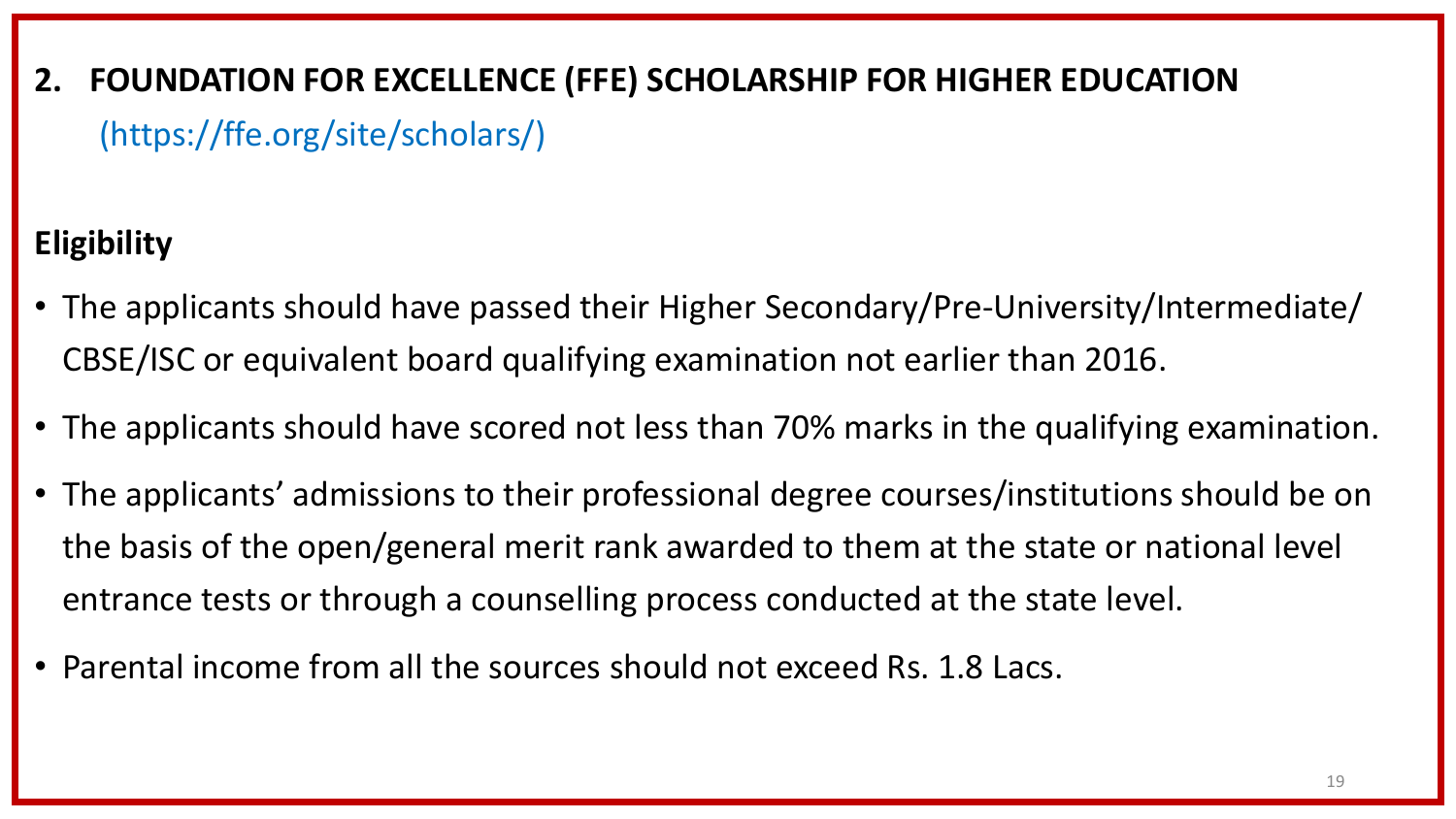**3. NORTH SOUTH FOUNDATION SCHOLARSHIPS**  <http://www.northsouth.org/public/india/schguidelines.aspx>

## **Eligibility**

- Student should among the top 10% in 10th and 12th and CET/JET ranks in his state
- Annual family income should be less than Rs. 90,000.
- Secured admission to professional courses like Engineering, Medicine, Dental, Veterinary, B. Pharm in a **GOVERNMENT COLLEGE** (including seats in Government Aided colleges) and do not receive other aid or scholarships
- Preference will be given to
	- students coming from government schools and colleges
	- fresh students going to government colleges
	- students getting the top rank in the first attempt
	- students not getting other scholarships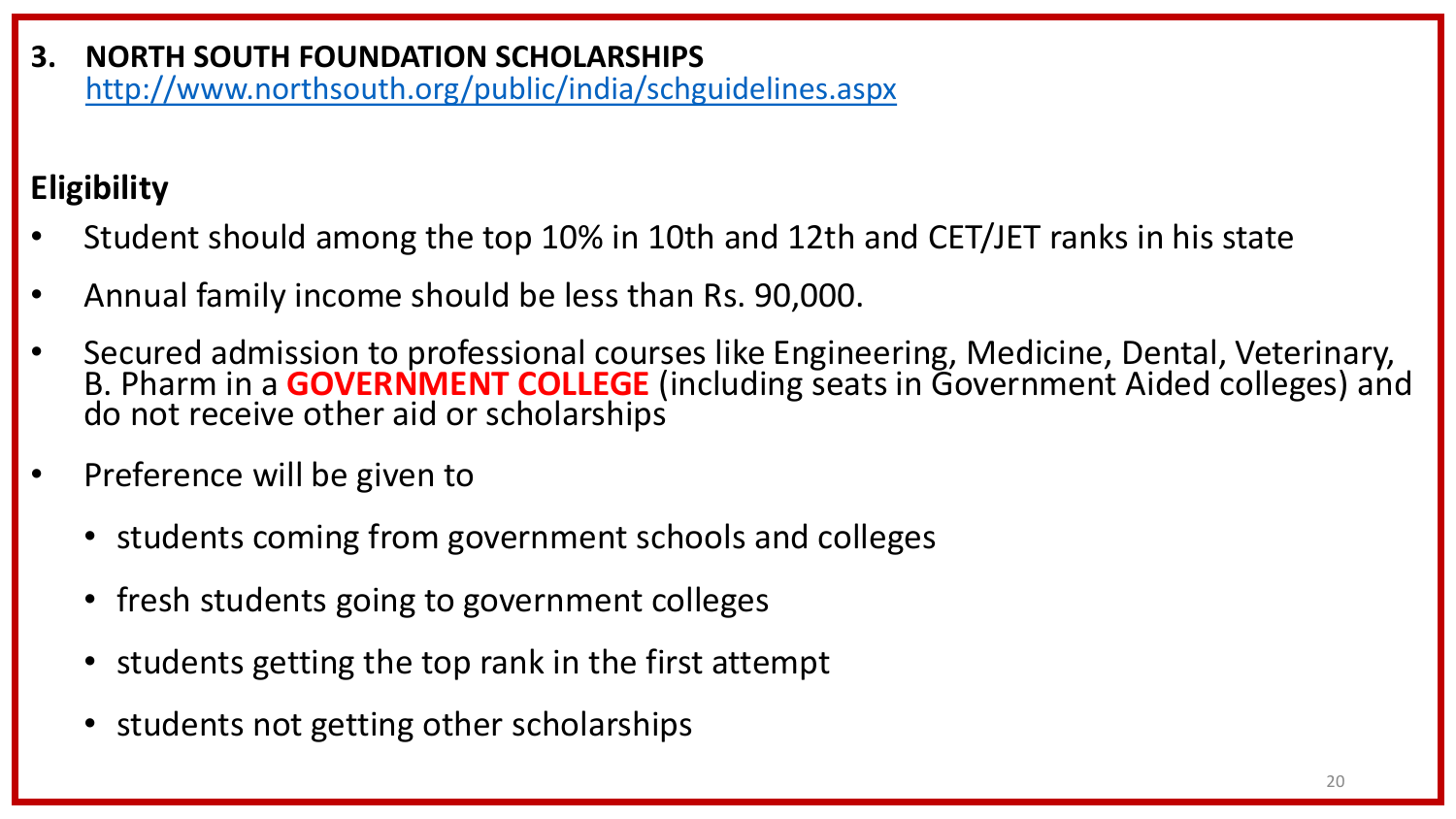## **4. PANASONIC SCHOLARSHIP INDIA**

<https://www.panasonic.com/global/corporate/sustainability/citizenship/scholarship.html>

## **5. SIEMENS SCHOLARSHIP PROGRAM**

# **Eligibility**

- First-year students of Government Engineering colleges from the following streams:
- Mechanical / Production
- Electrical
- Electronics/Instrumentation
- Electronics & Telecommunication
- Computers/Information Technology Instrumentation
- Age: Up to 20 years
- SSC: Minimum 60% aggregate
- HSC or equivalent result: Minimum 50% aggregate and minimum 60% PCM aggregate
- Annual family Income: Not more than Rs. 2 lakhs
- For more details, please write to [siemensscholarship@smilefoundation.org](mailto:siemensscholarship@smilefoundation.org)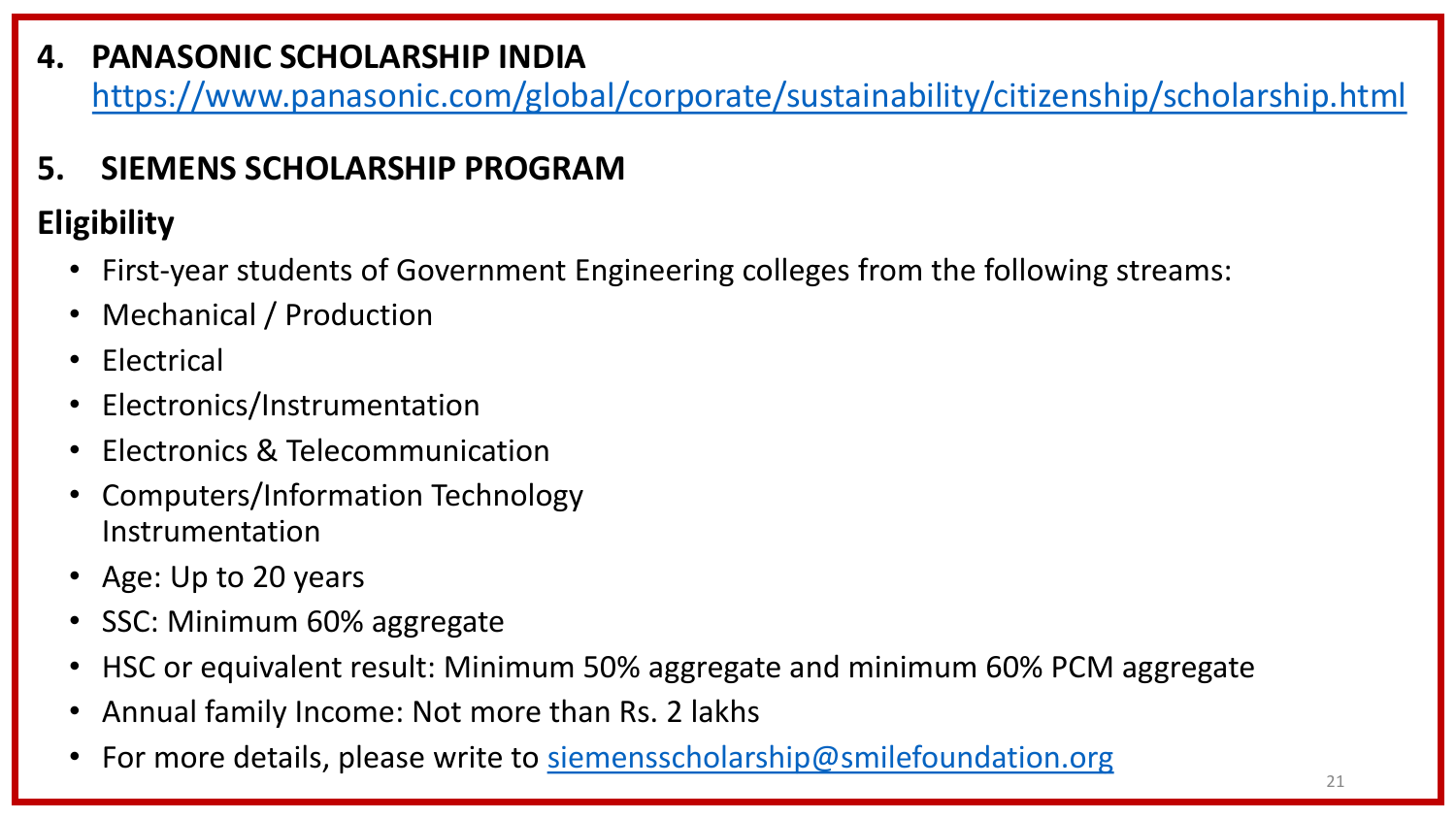## **6. SAMSUNG STAR SCHOLAR" ("PROGRAMME")**

The scholarship is available to undergraduate students currently pursuing a B.Tech / Dual Course **(B.Tech + M.Tech)** at any of the Indian Institute of Technology **(IIT)** or National Institute of Technology **(NIT)** in India.

<http://www.samsung.com/in/microsite/sapne-hue-bade/star-scholar/>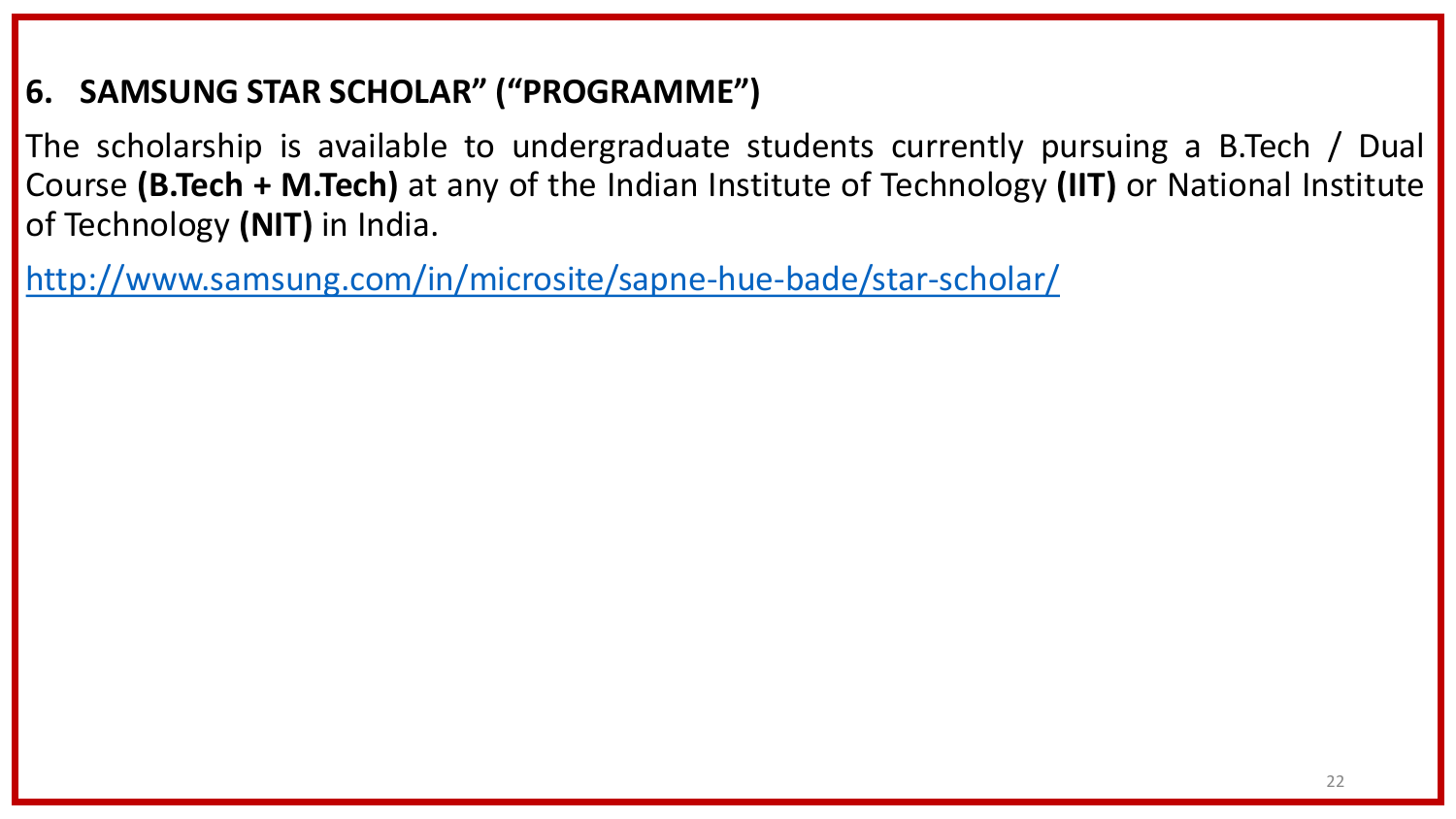## **LOAN SCHEMES FOR STUDENTS**

## • **SBI STUDENT LOAN SCHEME**

### **Expenses Covered**

- Fees payable to college/school/hostel
- Examination/Library/Laboratory fees
- Purchase of Books/Equipment/Instruments/Uniforms, Purchase of computers- essential for completion of the course (maximum 20% of the total tuition fees payable for completion of the course)
- Caution Deposit/Building Fund/Refundable Deposit (maximum 10% of tuition fees for the entire course)
- Travel Expenses/Passage money for studies abroad
- Cost of a Two-wheeler upto Rs. 50,000/-

#### **Loan Amount**

- For studies in India maximum Rs. 10 lacs
- **Interest rate-** 10.15% for loan up to Rs. 7.5 Lacs and 10.90 % for loan above Rs. 7.5 Lacs .

<https://www.sbi.co.in/portal/web/student-platform/student-loan>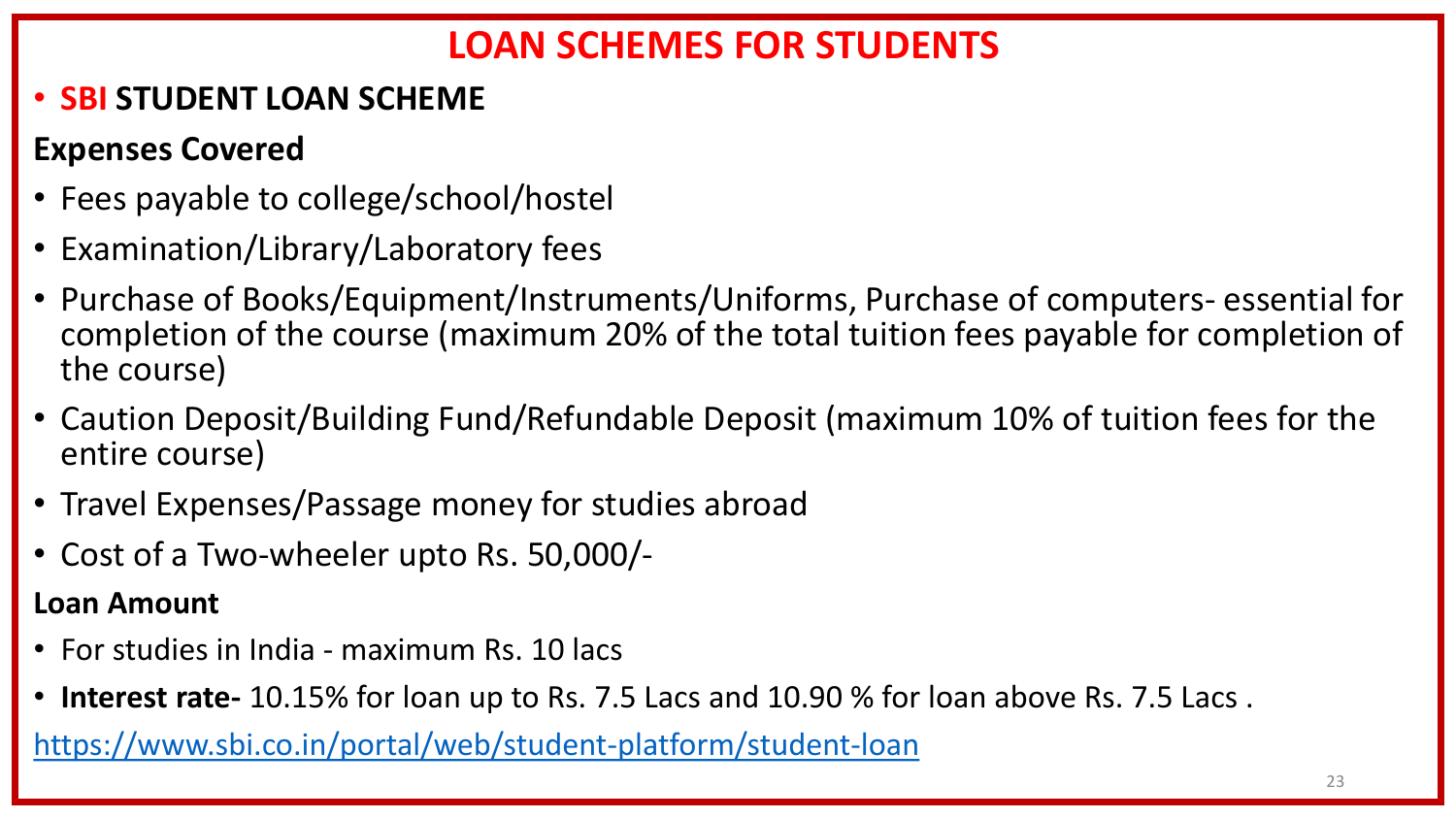#### • **AXIS BANK EDUCATION LOAN**

## **Loan Amount-** Min. - Rs. 50,000; Max. – up to Rs. 75 lacs

<https://www.axisbank.com/retail/loans/education-loan/features-benefits>

### • **VIDYA LAKSHMI, NSDL EDUCATION LOAN**

<https://www.vidyalakshmi.co.in/Students/>

## • **HDFC, EDUCATION LOAN FOR INDIAN EDUCATION**

[https://www.hdfcbank.com/personal/products/loans/educational-loan/education-loan-for](https://www.hdfcbank.com/personal/products/loans/educational-loan/education-loan-for-indian-education)indian-education